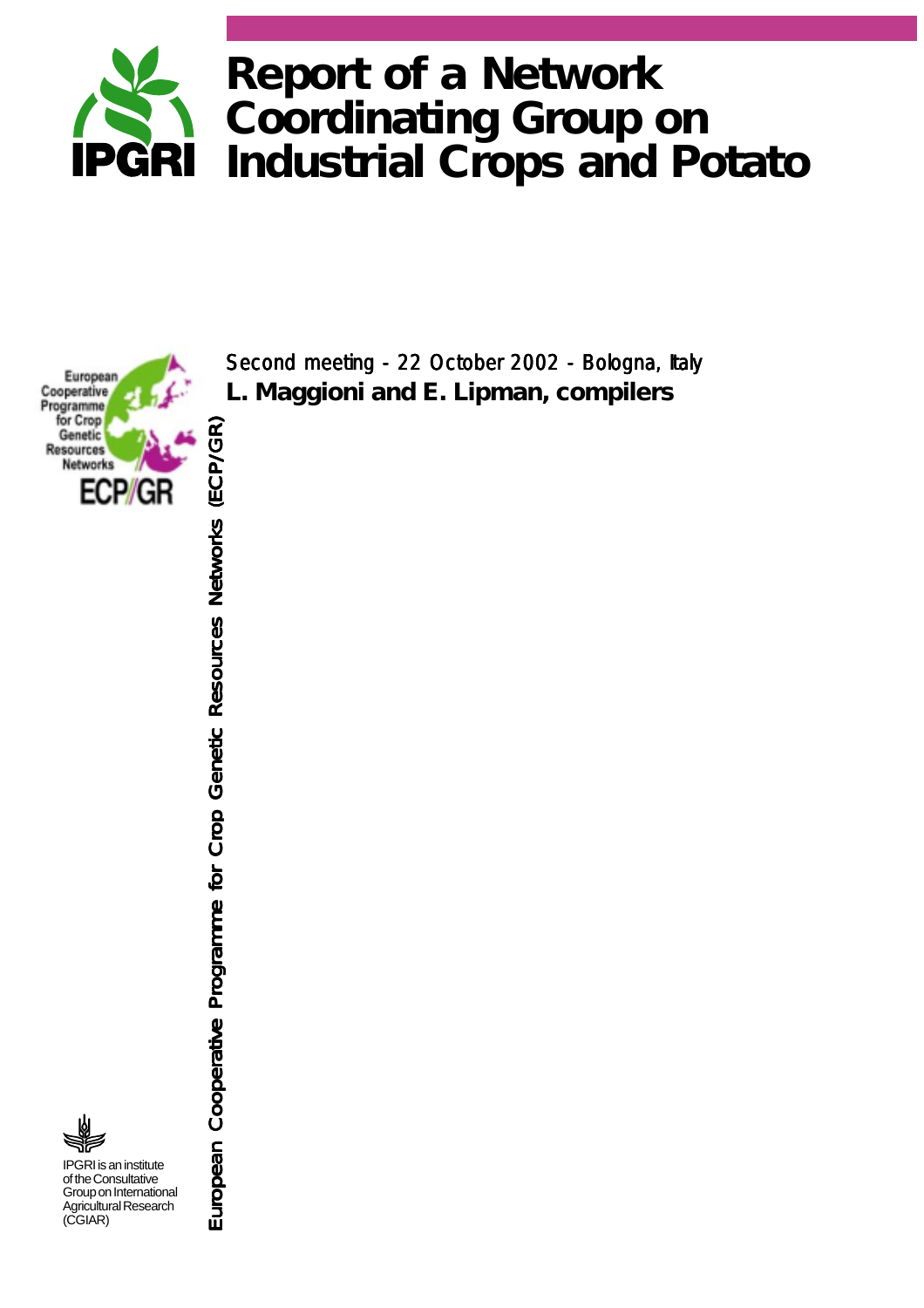## **Participants**

Andrea Carboni, ISCI Lothar Frese, BAZ Elinor Lipman, IPGRI Lorenzo Maggioni, IPGRI Martin Pavelek, AGRITEC Paolo Ranalli, ISCI Loek van Soest, CGN Merja Vetelainen, NGB

Unable to attend

Bruno Desprez, Florimond Desprez Dragan Skoric, ESCORENA Network on sunflower

# *Opening of the meeting*

Lothar Frese, Chair of the *Beta* Working Group (WG) and manager of the International *Beta* Database and Lorenzo Maggioni, ECP/GR Coordinator welcomed the participants who briefly introduced themselves.

# *Briefing on ECP/GR (Network's activities)*

Lorenzo Maggioni, ECP/GR Coordinator, summarized the activities of the Industrial Crops and Potato Network during Phase VI of ECP/GR, which included two meetings of the Potato WG, two meetings of the *Beta* WG, two meetings of the Network Coordinating Group, one *ad hoc* meeting of the Flax WG and the development of activities related to flax germplasm characterization. He also updated the participants on the progress of the EPGRIS project, the development of the EURISCO catalogue and the suggestions made by the EPGRIS partners to the central database managers.'He then mentioned the FAO/CGIAR campaign for a Genebank  $\,$ Conservation Trust, which is trying to raise a USD 260 million endowment fund to provide a permanent source of funding for *ex situ* conservation of the world' s most critical collections of plant genetic resources for food and agriculture $^2$ .

# *Coordination of ongoing activities at the Network level*

L. Frese asked the representatives to brief the NCG on the activities implemented by their Working Groups, according to the agenda defined.

# **Flax**

j

Martin Pavelek presented the historical background, current status and management of the International Flax Data Base (IFDB) $^{\circ}$  and presented the plans for the future:

<sup>1</sup> Document available from the ECP/GR Secretariat

<sup>2</sup> For more information, see Issue 24 of the IPGRI Newsletter for Europe

<sup>3</sup> For details, see: Maggioni L., M. Pavelek, L.J.M. van Soest and E. Lipman, compilers. 2002. Flax Genetic Resources in Europe. *Ad hoc* meting, 7-8 December 2001, Prague, Czech Republic. International Plant Genetic Resources Institute, Rome, Italy.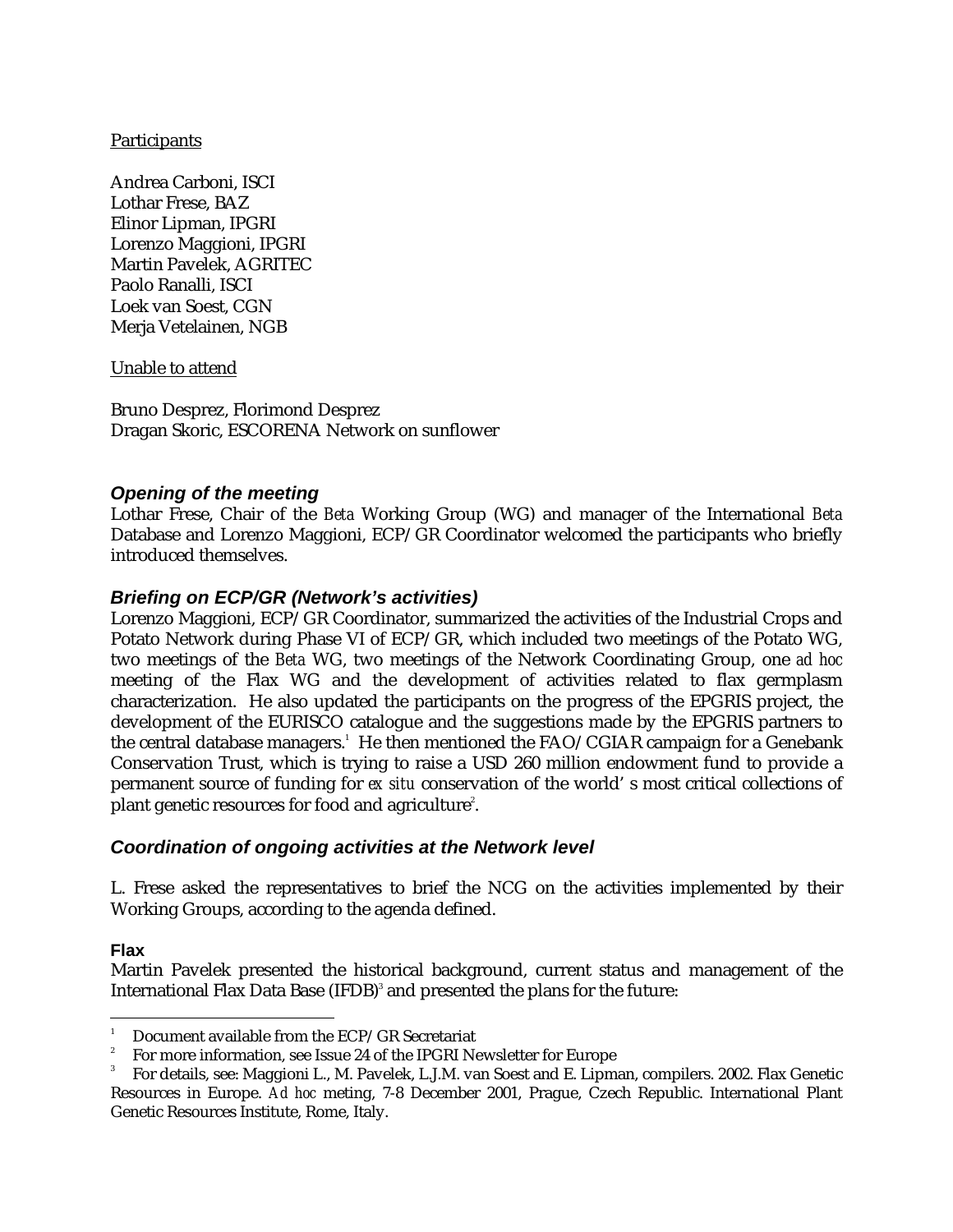#### **Workplan for flax activities**

31 March 2003 – Submission to the IFDB manager of the first set of passport data of European plant collection holders – with focus on accessions originated in the respective country;

1 April 2003 – 31 December 2006 – Completing submission of all passport data, including all accessions of European collection holders covering the majority of the European flax genepool;

31 January 2003 - 31 December 2003 - Starting work on characterization and evaluation, focusing on the first six morphological characters with high priority.

31 January 2004 – 31 December 2008 - Completing all characterization and evaluation work for all flax accessions of European collection holders.

Planned meetings:

October or November 2004 - CGN Wageningen, the Netherlands:

•discussion on the progress of passport data acquisition;

•discussion on the progress of characterization and evaluation data acquisition - admitting further morphological, biological and yielding characters;

October or November 2006 - venue to be specified:

•discussion on the progress of passport data acquisition - passport part should be finished;

•discussion on the progress of characterization and evaluation data acquisition - further characterization and evaluation characters should be chosen.

#### **Hemp**

A. Carboni gave a general presentation on *Cannabis sativa* (origin, evolution, main breeding centres in Europe and major collections) and presented the activities carried out on hemp at ISCI for the recovery and characterization of old Italian cultivars. He illustrated these with details of AFLP studies on 6 varieties and studies revealing relations between cannabinoid contents and fibre quality.

He then explained that ISCI would be candidate to host a central database on *C. sativa* including passport and characterization data and mentioned other issues to be considered for the future: creation of a global (world) database, the need for a list of morphological and chemotype descriptors, a core collection to be possibly created at ISCI. The priority is, however, the hemp database and the support of the Network Coordinating Group will be essential.

 Loek van Soest indicated that he had already contacted Marcel Toonen, in charge of the hemp working collection of Plant Research International, who had agreed to provide ISCI with the necessary information.

 A message received from M. Mackiewicz-Talarczyk (Institute of Natural Fibres, Poznan, Poland), Secretary of the ESCORENA Network on flax and other bast plants, expressed appreciation and support for the establishment of a central hemp database in Bologna and confirmed the availability of G. Venturi (University of Bologna), ESCORENA Network member, to help in this matter.

### **Potato**

j

M. Vetelainen reminded the Group that there were two separate databases on potato (cultivated and wild/primitive) and summarized the status of the cultivated potato database, which now contains a total of 11 842 accessions including 4000 cultivars and 1400 breeding lines, described according to a "descriptor dictionary" (also available on the Web site). She gave statistics on the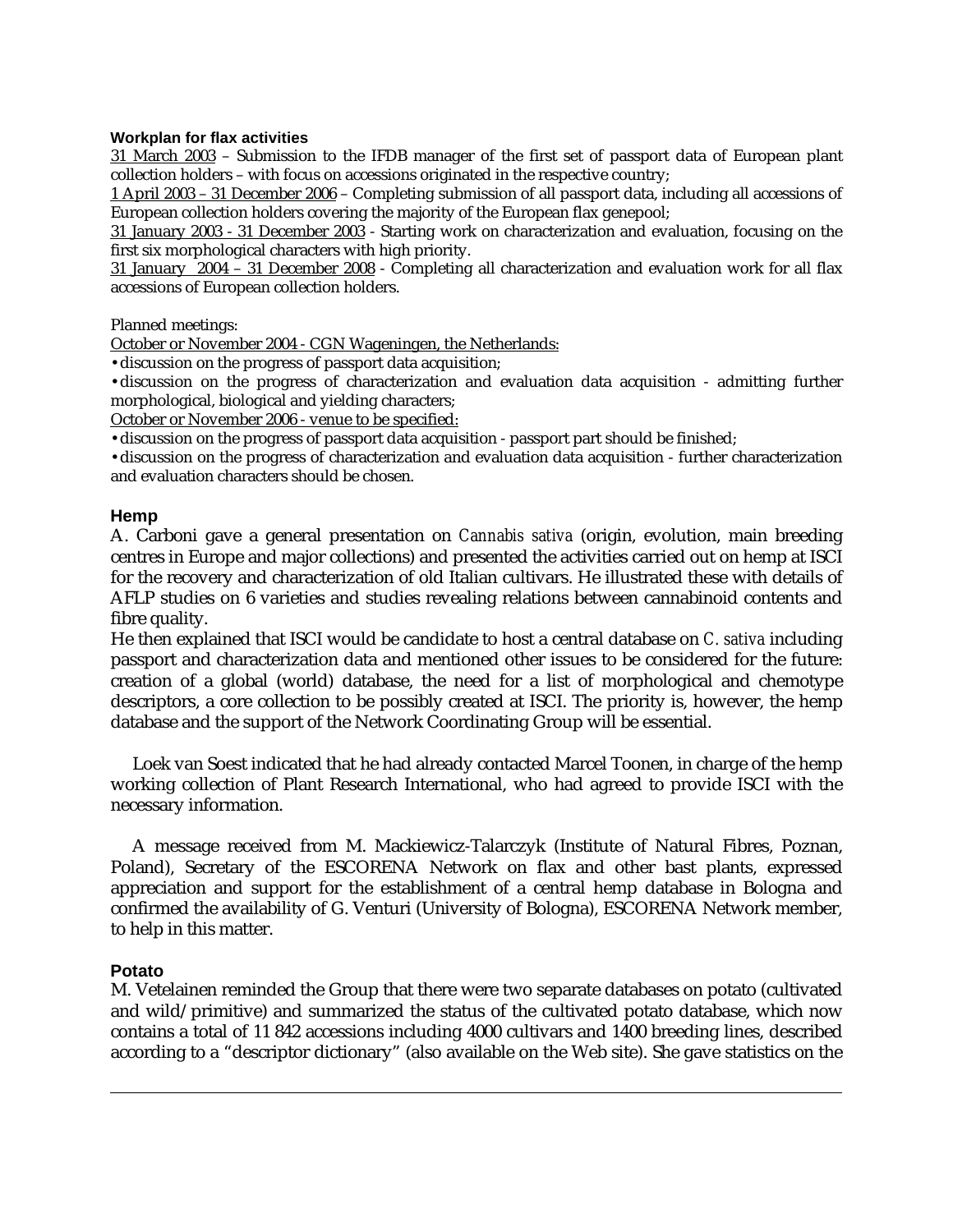use of the on-line database (about 500 hits per month) and summarized the most important issues discussed by the WG on Potato: germplasm management as health status, sharing of responsibilities and creation of a European core collection.

 L. Maggioni commented that this WG is an example of an autonomous group, which holds its meetings with some financial support, but without direct involvement of the ECP/GR Secretariat.

### *Beta*

L. Frese reviewed the activities of the *Beta* WG. He indicated that, after the decision made by the WG in 1999 to share responsibilities on accession basis, the IDBB had been redesigned by C. Germeier to facilitate assignment of specific responsibilities. The new structure of the database has also been developed for management purposes, since a new information system aimed at improving data management of BAZ is to be developed at BAZ further to the restructuring of the German genebanks. The next step to be undertaken to implement the sharing of responsibilities will be to contact genebanks and ask them to indicate whether they accept to take responsibility for some material. The use of the collections has been rather extensive with characterization carried out in the course of the EU-funded GENRES project and the redefinition of a European *Beta* Core Collection. The continuing appearance of new diseases, especially viruses, is however calling for continuing use and screening of the collections. There is also a need to focus more on *in situ* management for *Beta*.

# *Suggestions on priorities for Phase VII of ECP/GR*

The Group agreed to present the following recommendations to the attention of the Steering Committee:

# **Flax and Hemp**

It was considered important to broaden activities devoted to underutilized crops, such as flax and hemp, for which breeding activities are reducing in Europe, leading to the risk of loss of genetic resources. At the same time these crops are considered important for the future of European agriculture, considering their increasing importance for industry (fibres for cars, textile, pharmaceuticals, etc.) and their beneficial impact in rotation systems and diversification of agriculture.

### **Recommendations**

- Request the Steering Committee to establish a Working Group on fibre crops (flax and hemp), with the objective to facilitate the implementation of the workplan proposed by the *ad hoc* group on flax and to help the development of a European Central Database for Hemp $^{\rm 4}.$
- Endorse the offer made by ISCI to establish a European Central Database for Hemp, as an input in-kind to ECP/GR, also considering the availability expressed in principle by a few collection holders to contribute with their hemp data.
- Invite the database managers of the central crop databases under development (flax and

 4 A proposal for the establishment of an ECP/GR Flax Working Group was prepared by M. Pavelek and L. van Soest and will be included among the background documents of the ECP/GR Steering Committee meeting of October 2003.